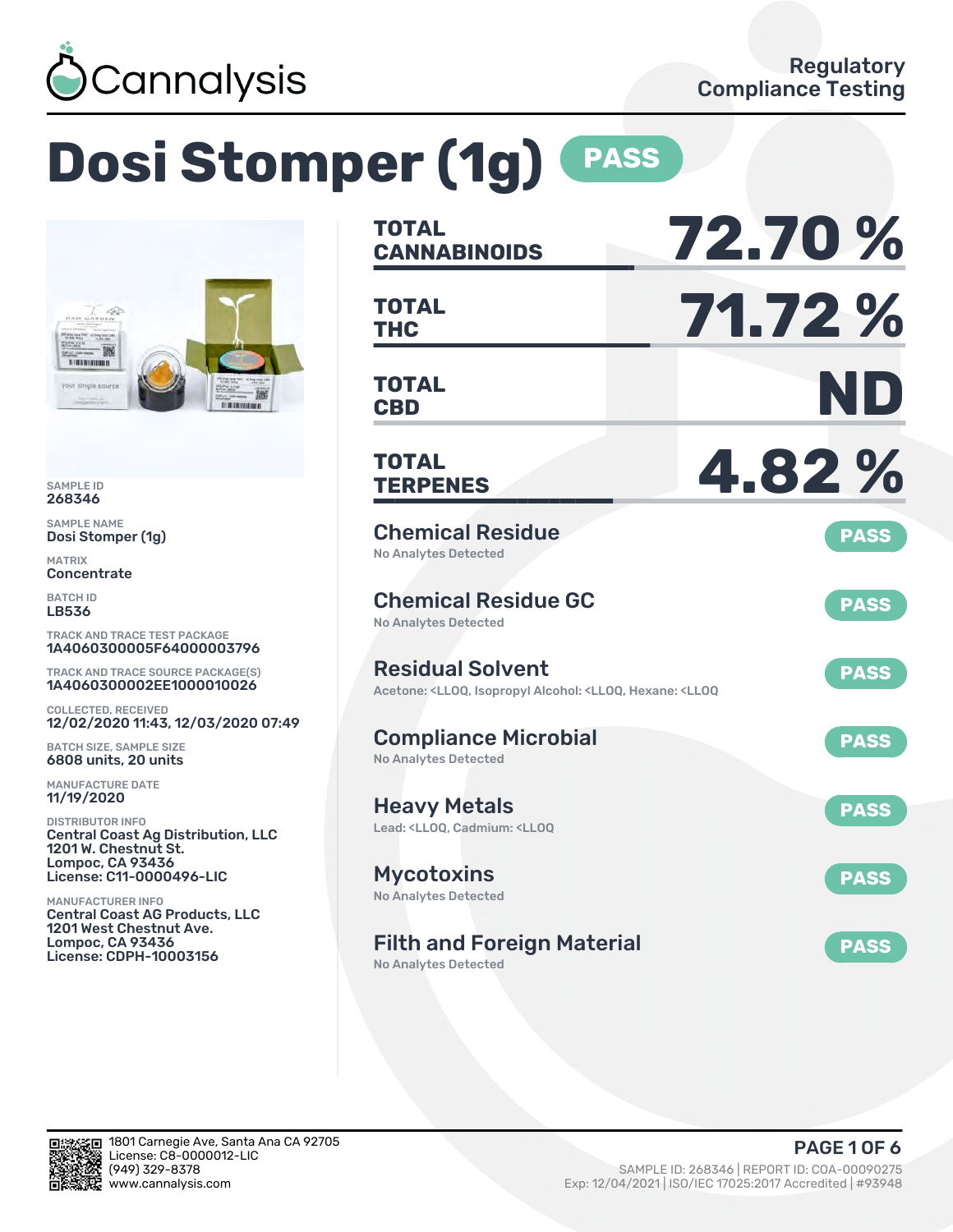

# CANNABINOID ANALYSIS

TOTAL THC,CBD, and CANNABINOIDS value(s) have been decarboxylated.

| TOTAL THC:          | 717.2 mg/g (71.72 %), 717.2 mg per package |
|---------------------|--------------------------------------------|
| TOTAL CBD:          | ND.                                        |
| TOTAL CANNABINOIDS: | 727.0 mg/g (72.70 %)                       |

UNIT OF MEASUREMENT: Milligrams per Gram(mg/g)

| <b>ANALYTE</b>         | <b>RESULT</b>                      | <b>LOD</b> | <b>LLOO</b> | <b>ANALYTE</b>   | <b>RESULT</b>           | LOD    | <b>LLOO</b> |
|------------------------|------------------------------------|------------|-------------|------------------|-------------------------|--------|-------------|
| THCa                   | 793.8 mg/g (79.38 %)               | 0.2000     | 0.4000      | CBD <sub>v</sub> | <b>ND</b>               | 0.2000 | 0.4000      |
| D9THC                  | $20.99 \,\mathrm{mag/g}$ (2.099 %) | 0.2000     | 0.4000      | CBGa             | 11.16 mg/g $(1.116 \%)$ | 0.2000 | 0.4000      |
| D8THC                  | <b>ND</b>                          | 0.2000     | 0.4000      | CBG              | <b>ND</b>               | 0.2000 | 0.4000      |
| <b>THC<sub>v</sub></b> | <b>ND</b>                          | 0.2000     | 0.4000      | CBN              | <b>ND</b>               | 0.2000 | 0.4000      |
| CBDa                   | <b>ND</b>                          | 0.2000     | 0.4000      | CBC              | <b>ND</b>               | 0.2000 | 0.4000      |
| CBD                    | <b>ND</b>                          | 0.2000     | 0.4000      |                  |                         |        |             |
|                        |                                    |            |             |                  |                         |        |             |

#### ADDITIONAL INFORMATION

| Method:              | SOP-TECH-001 |                                   | Sample Prepped: 12/03/2020 19:10 | Sample Approved: 12/04/2020 14:30  |  |
|----------------------|--------------|-----------------------------------|----------------------------------|------------------------------------|--|
| Instrument: UPLC-DAD |              | Sample Analyzed: 12/03/2020 19:11 |                                  | Prep-Analytical Batch: 24043-18672 |  |



# TERPENE ANALYSIS

| UNIT OF MEASUREMENT: | Milligrams per Gram(mg/g) |
|----------------------|---------------------------|
|                      |                           |

| <b>ANALYTE</b>   | <b>RESULT</b>                              | <b>LOD</b> | <b>LLOQ</b> | <b>ANALYTE</b>         | <b>RESULT</b>                                      | LOD    | <b>LLOQ</b> |
|------------------|--------------------------------------------|------------|-------------|------------------------|----------------------------------------------------|--------|-------------|
| 3-Carene         | <b>ND</b>                                  | 0.5000     | 1.000       | Alpha bisabolol        | 1.129 mg/g $(0.1129%)$                             | 0.5000 | 1.000       |
| Alpha cedrene    | <b>ND</b>                                  | 0.5000     | 1.000       | Alpha humulene         | 2.625 mg/g $(0.2625%)$                             | 0.5000 | 1.000       |
| Alpha pinene     | 1.333 mg/g $(0.1333\%)$                    | 0.5000     | 1.000       | Alpha terpinene        | <b>ND</b>                                          | 0.5000 | 1.000       |
| Alpha terpineol  | $0.7605$ mg/g $(0.0761\%)$                 | 0.3300     | 0.6500      | Beta caryophyllene     | 9.639 mg/g (0.9639 %)                              | 0.5000 | 1.000       |
| Beta myrcene     | 13.40 mg/g (1.340 %)                       | 0.5000     | 1.000       | Beta pinene            | 1.382 mg/g (0.1382 %)                              | 0.6100 | 1.210       |
| Borneol          | <b>ND</b>                                  | 0.5000     | 1.000       | Camphene               | <b>ND</b>                                          | 0.5000 | 1.000       |
| Camphor          | <b>ND</b>                                  | 0.5000     | 1.000       | Caryophyllene oxide ND |                                                    | 0.5000 | 1.000       |
| Cedrol           | <b>ND</b>                                  | 0.5000     | 1.000       | Cis nerolidol          | <b>ND</b>                                          | 0.5000 | 1.000       |
| Eucalyptol       | <b>ND</b>                                  | 0.5000     | 1.000       | Fenchol                | <ll0q< td=""><td>0.5000</td><td>1.000</td></ll0q<> | 0.5000 | 1.000       |
| Fenchone         | <b>ND</b>                                  | 0.5000     | 1.000       | Gamma terpinene        | <b>ND</b>                                          | 0.5000 | 1.000       |
| Gamma terpineol  | <b>ND</b>                                  | 0.1000     | 0.2100      | Geranyl acetate        | <b>ND</b>                                          | 0.5000 | 1.000       |
| Guaiol           | 1.049 mg/g $(0.1049\%)$                    | 0.5000     | 1.000       | Isoborneol             | <b>ND</b>                                          | 0.5000 | 1.000       |
| Isopulegol       | <b>ND</b>                                  | 0.5000     | 1.000       | Limonene               | 4.962 mg/g $(0.4962\%)$                            | 0.5000 | 1.000       |
| Linalool         | 1.782 mg/g (0.1782 %)                      | 0.5000     | 1.000       | Menthol                | <b>ND</b>                                          | 0.5000 | 1.000       |
| Ocimene 1        | <b>ND</b>                                  | 0.1600     | 0.3100      | Ocimene 2              | 3.277 mg/g (0.3277 %)                              | 0.3500 | 0.6900      |
| P-cymene         | <b>ND</b>                                  | 0.5200     | 1.050       | P-mentha-1.5-diene ND  |                                                    | 0.5000 | 1.000       |
| Pulegone         | <b>ND</b>                                  | 0.5000     | 1.000       | Sabinene               | <b>ND</b>                                          | 0.5000 | 1.000       |
| Sabinene hydrate | <b>ND</b>                                  | 0.5000     | 1.000       | Terpinolene            | 5.284 mg/g $(0.5284\%)$                            | 0.5000 | 1.000       |
|                  | Trans beta farnesene 1.670 mg/g (0.1670 %) | 0.5000     | 1.000       | <b>Trans nerolidol</b> | <b>ND</b>                                          | 0.5000 | 1.000       |
| Valencene        | <b>ND</b>                                  | 0.5000     | 1.000       |                        |                                                    |        |             |

#### ADDITIONAL INFORMATION

| Method:     | SOP-TECH  |
|-------------|-----------|
| Instrument: | GC-MS-FII |

Method: SOP-TECH-027 Sample Prepped: 12/03/2020 16:19 Sample Approved: 12/04/2020 15:41 Prep-Analytical Batch: 24033-18658

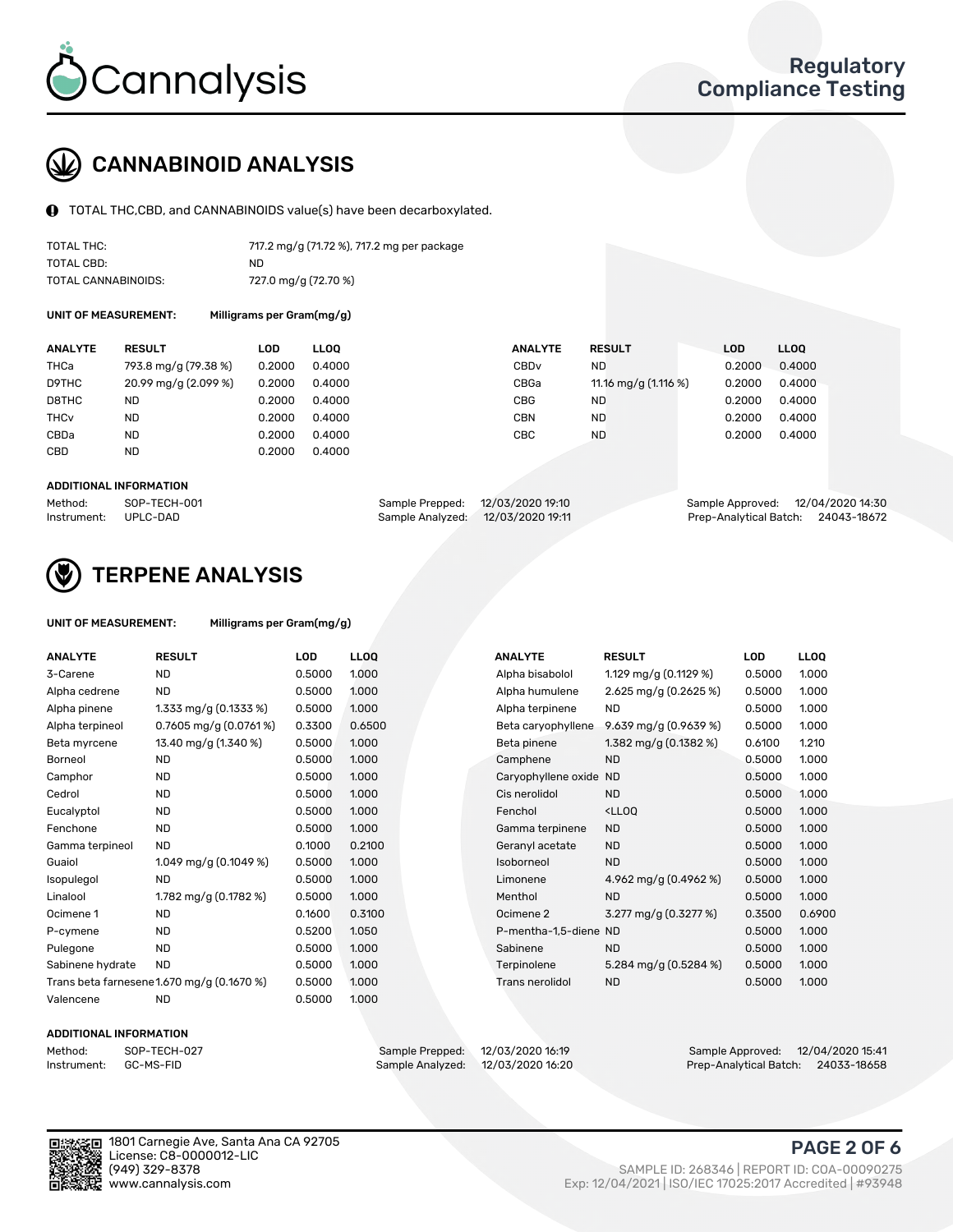

# CHEMICAL RESIDUE ANALYSIS PASS

UNIT OF MEASUREMENT: Micrograms per Gram(ug/g)

| <b>ANALYTE</b>  | <b>RESULT</b> | LOD    | LLOQ   | <b>ACTION LEVEL</b> |      | <b>ANALYTE</b>      | <b>RESULT</b> | LOD    | <b>LLOQ</b> | <b>ACTION LEVEL</b> |      |
|-----------------|---------------|--------|--------|---------------------|------|---------------------|---------------|--------|-------------|---------------------|------|
| Abamectin       | <b>ND</b>     | 0.0200 | 0.0400 | 0.1000              | Pass | Acephate            | <b>ND</b>     | 0.0200 | 0.0400      | 0.1000              | Pass |
| Acequinocyl     | <b>ND</b>     | 0.0200 | 0.0400 | 0.1000              | Pass | Acetamiprid         | <b>ND</b>     | 0.0200 | 0.0400      | 0.1000              | Pass |
| Aldicarb        | <b>ND</b>     | 0.0200 | 0.0400 | 0.0                 | Pass | Azoxystrobin        | <b>ND</b>     | 0.0200 | 0.0400      | 0.1000              | Pass |
| Bifenazate      | <b>ND</b>     | 0.0200 | 0.0400 | 0.1000              | Pass | <b>Bifenthrin</b>   | <b>ND</b>     | 0.0200 | 0.0400      | 3.000               | Pass |
| <b>Boscalid</b> | <b>ND</b>     | 0.0200 | 0.0400 | 0.1000              | Pass | Carbaryl            | <b>ND</b>     | 0.0200 | 0.0400      | 0.5000              | Pass |
| Carbofuran      | <b>ND</b>     | 0.0200 | 0.0400 | 0.0                 | Pass | Chlorantraniliprole | <b>ND</b>     | 0.0200 | 0.0400      | 10.00               | Pass |
| Clofentezine    | <b>ND</b>     | 0.0200 | 0.0400 | 0.1000              | Pass | Coumaphos           | <b>ND</b>     | 0.0200 | 0.0400      | 0.0                 | Pass |
| Cyfluthrin      | <b>ND</b>     | 0.4000 | 1.000  | 2.000               | Pass | Cypermethrin        | <b>ND</b>     | 0.4000 | 1.000       | 1.000               | Pass |
| Daminozide      | <b>ND</b>     | 0.0200 | 0.0400 | 0.0                 | Pass | Diazinon            | <b>ND</b>     | 0.0200 | 0.0400      | 0.1000              | Pass |
| Dichlorvos      | <b>ND</b>     | 0.0200 | 0.0400 | 0.0                 | Pass | Dimethoate          | <b>ND</b>     | 0.0200 | 0.0400      | 0.0                 | Pass |
| Dimethomorph    | <b>ND</b>     | 0.0200 | 0.0400 | 2.000               | Pass | Ethoprophos         | <b>ND</b>     | 0.0200 | 0.0400      | 0.0                 | Pass |
| Etofenprox      | <b>ND</b>     | 0.0200 | 0.0400 | 0.0                 | Pass | Etoxazole           | <b>ND</b>     | 0.0200 | 0.0400      | 0.1000              | Pass |
| Fenhexamid      | <b>ND</b>     | 0.0200 | 0.0400 | 0.1000              | Pass | Fenoxycarb          | <b>ND</b>     | 0.0200 | 0.0400      | 0.0                 | Pass |
| Fenpyroximate   | <b>ND</b>     | 0.0200 | 0.0400 | 0.1000              | Pass | Fipronil            | <b>ND</b>     | 0.0400 | 0.1000      | 0.0                 | Pass |
| Flonicamid      | <b>ND</b>     | 0.0200 | 0.0400 | 0.1000              | Pass | Fludioxonil         | <b>ND</b>     | 0.0200 | 0.0400      | 0.1000              | Pass |
| Hexythiazox     | <b>ND</b>     | 0.0200 | 0.0400 | 0.1000              | Pass | Imazalil            | <b>ND</b>     | 0.0200 | 0.0400      | 0.0                 | Pass |
| Imidacloprid    | <b>ND</b>     | 0.0200 | 0.0400 | 5.000               | Pass | Kresoxim methyl     | <b>ND</b>     | 0.0200 | 0.0400      | 0.1000              | Pass |
| Malathion       | <b>ND</b>     | 0.0200 | 0.0400 | 0.5000              | Pass | Metalaxyl           | <b>ND</b>     | 0.0200 | 0.0400      | 2.000               | Pass |
| Methiocarb      | <b>ND</b>     | 0.0200 | 0.0400 | 0.0                 | Pass | Methomyl            | <b>ND</b>     | 0.0200 | 0.0400      | 1.000               | Pass |
| Mevinphos       | <b>ND</b>     | 0.0200 | 0.0400 | 0.0                 | Pass | Myclobutanil        | <b>ND</b>     | 0.0200 | 0.0400      | 0.1000              | Pass |
| Naled           | <b>ND</b>     | 0.0200 | 0.0400 | 0.1000              | Pass | Oxamyl              | <b>ND</b>     | 0.0200 | 0.0400      | 0.5000              | Pass |
| Paclobutrazol   | <b>ND</b>     | 0.0200 | 0.0400 | 0.0                 | Pass | Permethrins         | <b>ND</b>     | 0.0400 | 0.1000      | 0.5000              | Pass |
| Phosmet         | <b>ND</b>     | 0.0200 | 0.0400 | 0.1000              | Pass | Piperonyl butoxide  | <b>ND</b>     | 0.0200 | 0.0400      | 3.000               | Pass |
| Prallethrin     | <b>ND</b>     | 0.0200 | 0.0400 | 0.1000              | Pass | Propiconazole       | <b>ND</b>     | 0.0200 | 0.0400      | 0.1000              | Pass |
| Propoxur        | <b>ND</b>     | 0.0200 | 0.0400 | 0.0                 | Pass | Pyrethrins          | <b>ND</b>     | 0.0200 | 0.0400      | 0.5000              | Pass |
| Pyridaben       | <b>ND</b>     | 0.0200 | 0.0400 | 0.1000              | Pass | Spinetoram          | <b>ND</b>     | 0.0200 | 0.0400      | 0.1000              | Pass |
| Spinosad        | <b>ND</b>     | 0.0300 | 0.0700 | 0.1000              | Pass | Spiromesifen        | <b>ND</b>     | 0.0200 | 0.0400      | 0.1000              | Pass |
| Spirotetramat   | <b>ND</b>     | 0.0200 | 0.0400 | 0.1000              | Pass | Spiroxamine         | <b>ND</b>     | 0.0200 | 0.0400      | 0.0                 | Pass |
| Tebuconazole    | <b>ND</b>     | 0.0200 | 0.0400 | 0.1000              | Pass | Thiacloprid         | <b>ND</b>     | 0.0200 | 0.0400      | 0.0                 | Pass |
| Thiamethoxam    | <b>ND</b>     | 0.0200 | 0.0400 | 5.000               | Pass | Trifloxystrobin     | <b>ND</b>     | 0.0200 | 0.0400      | 0.1000              | Pass |
|                 |               |        |        |                     |      |                     |               |        |             |                     |      |

### ADDITIONAL INFORMATION

Method: SOP-TECH-002 Sample Prepped: 12/03/2020 18:11 Sample Approved: 12/04/2020 19:16 Instrument: LC-MS/MS Sample Analyzed: 12/03/2020 18:18 Prep-Analytical Batch: 24039-18667



PAGE 3 OF 6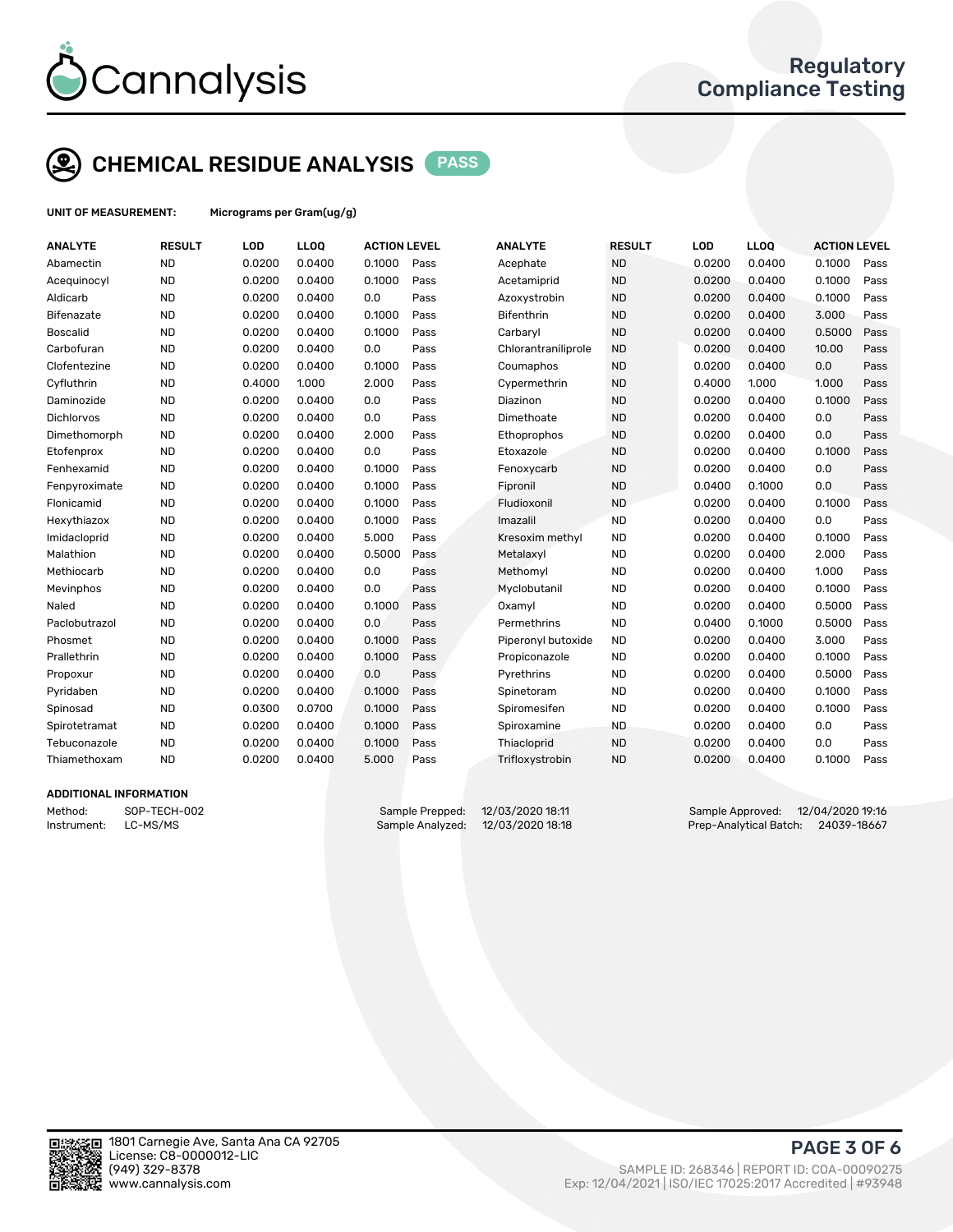

# CHEMICAL RESIDUE GC ANALYSIS PASS

| UNIT OF MEASUREMENT: | Mi |
|----------------------|----|
|                      |    |

crograms per Gram(ug/g)

| <b>ANALYTE</b>         | <b>RESULT</b> | <b>LOD</b> | <b>LLOO</b> | <b>ACTION LEVEL</b> |                  | <b>ANALYTE</b>   | <b>RESULT</b> | LOD              | <b>LLOO</b>            | <b>ACTION LEVEL</b> |      |
|------------------------|---------------|------------|-------------|---------------------|------------------|------------------|---------------|------------------|------------------------|---------------------|------|
| Captan                 | <b>ND</b>     | 0.1000     | 0.2000      | 0.7000              | Pass             | Chlordane        | <b>ND</b>     | 0.0109           | 0.0136                 | 0.0                 | Pass |
| Methyl parathion       | <b>ND</b>     | 0.0400     | 0.1000      | 0.0                 | Pass             | <b>PCNB</b>      | <b>ND</b>     | 0.0200           | 0.0400                 | 0.1000              | Pass |
| Chlorfenapyr           | <b>ND</b>     | 0.0800     | 0.1000      | 0.0                 | Pass             | Chlorpyrifos     | <b>ND</b>     | 0.0800           | 0.1000                 | 0.0                 | Pass |
| ADDITIONAL INFORMATION |               |            |             |                     |                  |                  |               |                  |                        |                     |      |
|                        |               |            |             |                     |                  |                  |               |                  |                        |                     |      |
| Method:                | SOP-TECH-010  |            |             |                     | Sample Prepped:  | 12/03/2020 18:11 |               | Sample Approved: |                        | 12/04/2020 16:54    |      |
| Instrument:            | GC-MS/MS      |            |             |                     | Sample Analyzed: | 12/03/2020 18:18 |               |                  | Prep-Analytical Batch: | 24040-18668         |      |

# RESIDUAL SOLVENT ANALYSIS PASS

UNIT OF MEASUREMENT: Micrograms per Gram(ug/g)

| <b>ANALYTE</b>       | <b>RESULT</b>                                                                                                                                                                                      | LOD    | <b>LLOO</b> | <b>ACTION LEVEL</b> |      | <b>ANALYTE</b>           | <b>RESULT</b>                                                               | LOD    | LLOO  | <b>ACTION LEVEL</b> |      |
|----------------------|----------------------------------------------------------------------------------------------------------------------------------------------------------------------------------------------------|--------|-------------|---------------------|------|--------------------------|-----------------------------------------------------------------------------|--------|-------|---------------------|------|
| Acetone              | <lloo< td=""><td>5.000</td><td>250.0</td><td>5000</td><td>Pass</td><td>Acetonitrile</td><td><b>ND</b></td><td>5.000</td><td>50.00</td><td>410.0</td><td>Pass</td></lloo<>                          | 5.000  | 250.0       | 5000                | Pass | Acetonitrile             | <b>ND</b>                                                                   | 5.000  | 50.00 | 410.0               | Pass |
| Benzene              | <b>ND</b>                                                                                                                                                                                          | 0.5000 | 1.000       | 1.000               | Pass | <b>Butane</b>            | <b>ND</b>                                                                   | 76.80  | 96.00 | 5000                | Pass |
| Chloroform           | <b>ND</b>                                                                                                                                                                                          | 0.5000 | 1.000       | 1.000               | Pass | Ethanol                  | <b>ND</b>                                                                   | 10.00  | 50.00 | 5000                | Pass |
| <b>Ethyl Acetate</b> | <b>ND</b>                                                                                                                                                                                          | 5.000  | 50.00       | 5000                | Pass | <b>Ethyl Ether</b>       | <b>ND</b>                                                                   | 25.00  | 50.00 | 5000                | Pass |
| Ethylene oxide       | <b>ND</b>                                                                                                                                                                                          | 0.5000 | 1.000       | 1.000               | Pass | Heptane                  | <b>ND</b>                                                                   | 1.000  | 5.000 | 5000                | Pass |
| Hexane               | <lloo< td=""><td>0.5000</td><td>5.000</td><td>290.0</td><td>Pass</td><td><b>Isopropyl Alcohol</b></td><td><lloo< td=""><td>5.000</td><td>50.00</td><td>5000</td><td>Pass</td></lloo<></td></lloo<> | 0.5000 | 5.000       | 290.0               | Pass | <b>Isopropyl Alcohol</b> | <lloo< td=""><td>5.000</td><td>50.00</td><td>5000</td><td>Pass</td></lloo<> | 5.000  | 50.00 | 5000                | Pass |
| Methanol             | <b>ND</b>                                                                                                                                                                                          | 10.00  | 50.00       | 3000                | Pass | Methylene chloride       | <b>ND</b>                                                                   | 0.5000 | 1.000 | 1.000               | Pass |
| Pentane              | <b>ND</b>                                                                                                                                                                                          | 1.000  | 50.00       | 5000                | Pass | Propane                  | <b>ND</b>                                                                   | 16.00  | 20.00 | 5000                | Pass |
| Toluene              | <b>ND</b>                                                                                                                                                                                          | 0.5000 | 1.000       | 890.0               | Pass | Xvlenes                  | <b>ND</b>                                                                   | 6.000  | 100.0 | 2170                | Pass |
| Trichloroethylene    | <b>ND</b>                                                                                                                                                                                          | 0.2500 | 1.000       | 1.000               | Pass | 1.2-Dichloroethane       | <b>ND</b>                                                                   | 0.5000 | 1.000 | 1.000               | Pass |

#### ADDITIONAL INFORMATION

Method: SOP-TECH-021 Sample Prepped: 12/03/2020 20:24 Sample Approved: 12/04/2020 18:07<br>Sample Analyzed: 12/03/2020 21:38 Prep-Analytical Batch: 24048-18681

Prep-Analytical Batch: 24048-18681



UNIT OF MEASUREMENT: Cycle Threshold (Ct)

| <b>ANALYTE</b>         | <b>RESULT</b>              | LOD   | <b>LLOO</b> |                  | <b>ACTION LEVEL</b>                 | <b>ANALYTE</b> | <b>RESULT</b> | <b>LOD</b>                           | <b>LLOO</b> |             | <b>ACTION LEVEL</b> |
|------------------------|----------------------------|-------|-------------|------------------|-------------------------------------|----------------|---------------|--------------------------------------|-------------|-------------|---------------------|
| A.fumigatus            | <b>ND</b>                  | 33.00 | 0.0         | 0.0              | Pass                                | A. flavus      | <b>ND</b>     | 33.00                                | 0.0         | 0.0         | Pass                |
| A. niger               | <b>ND</b>                  | 33.00 | 0.0         | 0.0              | Pass                                | A. terreus     | <b>ND</b>     | 33.00                                | 0.0         | 0.0         | Pass                |
| <b>STEC</b>            | <b>ND</b>                  | 33.00 | 0.0         | 0.0              | Pass                                | Salmonella spp | <b>ND</b>     | 33.00                                | 0.0         | 0.0         | Pass                |
| ADDITIONAL INFORMATION |                            |       |             |                  |                                     |                |               |                                      |             |             |                     |
| Method:                | SOP-TECH-016, SOP-TECH-022 |       |             |                  | 12/04/2020 06:21<br>Sample Prepped: |                |               | 12/04/2020 13:32<br>Sample Approved: |             |             |                     |
| aPCR<br>Instrument:    |                            |       |             | Sample Analyzed: | 12/04/2020 06:32                    |                |               | Prep-Analytical Batch:               |             | 24035-18686 |                     |

Exp: 12/04/2021 | ISO/IEC 17025:2017 Accredited | #93948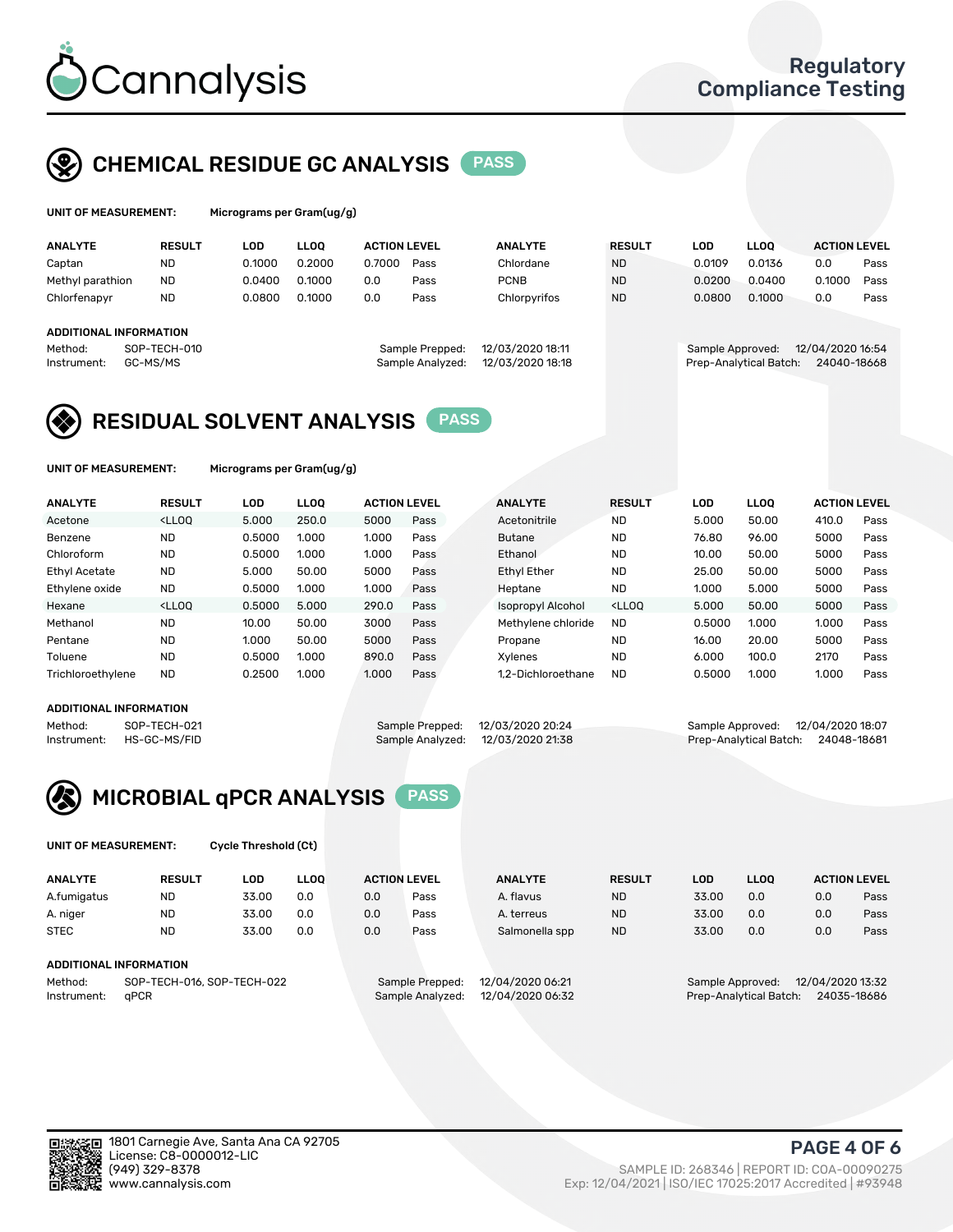

 $U$ UNIT OF MEASUREMENT: Micrograms per Gram(ug/g)



| <b>ANALYTE</b>                | <b>RESULT</b>                                                                                                                                                               | <b>LOD</b> | <b>LLOO</b> | <b>ACTION LEVEL</b> |                                     | <b>ANALYTE</b>   | <b>RESULT</b>                                                                   | <b>LOD</b>                           | LLOO <sup>1</sup>      | <b>ACTION LEVEL</b> |      |  |
|-------------------------------|-----------------------------------------------------------------------------------------------------------------------------------------------------------------------------|------------|-------------|---------------------|-------------------------------------|------------------|---------------------------------------------------------------------------------|--------------------------------------|------------------------|---------------------|------|--|
| Arsenic                       | <b>ND</b>                                                                                                                                                                   | 0.0200     | 0.0500      | 0.2000              | Pass                                | Cadmium          | <lloq< th=""><th>0.0050</th><th>0.0500</th><th>0.2000</th><th>Pass</th></lloq<> | 0.0050                               | 0.0500                 | 0.2000              | Pass |  |
| Lead                          | <lloo< th=""><th>0.0100</th><th>0.0500</th><th>0.5000</th><th>Pass</th><th>Mercury</th><th><b>ND</b></th><th>0.0030</th><th>0.0500</th><th>0.1000</th><th>Pass</th></lloo<> | 0.0100     | 0.0500      | 0.5000              | Pass                                | Mercury          | <b>ND</b>                                                                       | 0.0030                               | 0.0500                 | 0.1000              | Pass |  |
|                               |                                                                                                                                                                             |            |             |                     |                                     |                  |                                                                                 |                                      |                        |                     |      |  |
| <b>ADDITIONAL INFORMATION</b> |                                                                                                                                                                             |            |             |                     |                                     |                  |                                                                                 |                                      |                        |                     |      |  |
| SOP-TECH-013<br>Method:       |                                                                                                                                                                             |            |             |                     | 12/04/2020 09:00<br>Sample Prepped: |                  |                                                                                 | 12/04/2020 14:48<br>Sample Approved: |                        |                     |      |  |
| Instrument:                   | ICP-MS                                                                                                                                                                      |            |             |                     | Sample Analyzed:                    | 12/04/2020 10:33 |                                                                                 |                                      | Prep-Analytical Batch: | 24068-18693         |      |  |
|                               |                                                                                                                                                                             |            |             |                     |                                     |                  |                                                                                 |                                      |                        |                     |      |  |
|                               |                                                                                                                                                                             |            |             |                     |                                     |                  |                                                                                 |                                      |                        |                     |      |  |
|                               | <b>MYCOTOXINS ANALYSIS</b>                                                                                                                                                  |            |             | <b>PASS</b>         |                                     |                  |                                                                                 |                                      |                        |                     |      |  |
|                               |                                                                                                                                                                             |            |             |                     |                                     |                  |                                                                                 |                                      |                        |                     |      |  |
|                               | Micrograms per Kilogram(ug/kg)<br>UNIT OF MEASUREMENT:                                                                                                                      |            |             |                     |                                     |                  |                                                                                 |                                      |                        |                     |      |  |
|                               |                                                                                                                                                                             |            |             |                     |                                     |                  |                                                                                 |                                      |                        |                     |      |  |
|                               |                                                                                                                                                                             |            |             |                     |                                     |                  |                                                                                 |                                      |                        |                     |      |  |

| <b>ANALYTE</b>          | <b>RESULT</b>                 | LOD             | LLOO             | <b>ACTION LEVEL</b> | <b>ANALYTE</b> | <b>RESULT</b>    | LOD.             | LLOQ  | <b>ACTION LEVEL</b> |      |
|-------------------------|-------------------------------|-----------------|------------------|---------------------|----------------|------------------|------------------|-------|---------------------|------|
| Aflatoxin B1            | ND                            | 1.000           | 2.000            | N/A                 | Aflatoxin B2   | <b>ND</b>        | 2.000            | 5.000 |                     | N/A  |
| Aflatoxin G1            | <b>ND</b>                     | 2.000           | 5.000            | N/A                 | Aflatoxin G2   | <b>ND</b>        | 2.000            | 5.000 |                     | N/A  |
| <b>Total Aflatoxins</b> | <b>ND</b>                     | 10.00           | 14.00            | 20.00<br>Pass       | Ochratoxin A   | <b>ND</b>        | 1.000            | 2.000 | 20.00               | Pass |
|                         |                               |                 |                  |                     |                |                  |                  |       |                     |      |
|                         | <b>ADDITIONAL INFORMATION</b> |                 |                  |                     |                |                  |                  |       |                     |      |
| Method:<br>SOP-TECH-020 |                               | Sample Prepped: | 12/03/2020 18:18 |                     |                | Sample Approved: | 12/04/2020 17:05 |       |                     |      |
|                         |                               |                 |                  |                     |                |                  |                  |       |                     |      |

Instrument: LC-MS/MS Sample Analyzed: 12/03/2020 20:22 Prep-Analytical Batch: 24044-18677



|  | UNIT OF MEASUREMENT: |
|--|----------------------|
|  |                      |

Filth and Foreign Matter (%, #/3g)

| <b>ANALYTE</b>                                              | <b>RESULT</b> | LOD | <b>LLOO</b> | <b>ACTION LEVEL</b> |                                     | <b>ANALYTE</b>                       | <b>RESULT</b> | LOD | <b>LLOO</b>                                | <b>ACTION LEVEL</b>             |      |
|-------------------------------------------------------------|---------------|-----|-------------|---------------------|-------------------------------------|--------------------------------------|---------------|-----|--------------------------------------------|---------------------------------|------|
| IF RH ME                                                    | <b>ND</b>     | 0.0 | 0.0         | 1.000               | Pass                                | <b>IFM</b>                           | <b>ND</b>     | 0.0 | 0.0                                        | 25.00                           | Pass |
| Mold                                                        | <b>ND</b>     | 0.0 | 0.0         | 25.00               | Pass                                | <b>SSCD</b>                          | <b>ND</b>     | 0.0 | 0.0                                        | 25.00                           | Pass |
| ADDITIONAL INFORMATION                                      |               |     |             |                     |                                     |                                      |               |     |                                            |                                 |      |
| Method:<br>SOP-TECH-009<br>Instrument:<br>Visual Inspection |               |     |             |                     | Sample Prepped:<br>Sample Analyzed: | 12/03/2020 19:33<br>12/03/2020 20:14 |               |     | Sample Approved:<br>Prep-Analytical Batch: | 12/03/2020 20:29<br>24049-18673 |      |



PAGE 5 OF 6